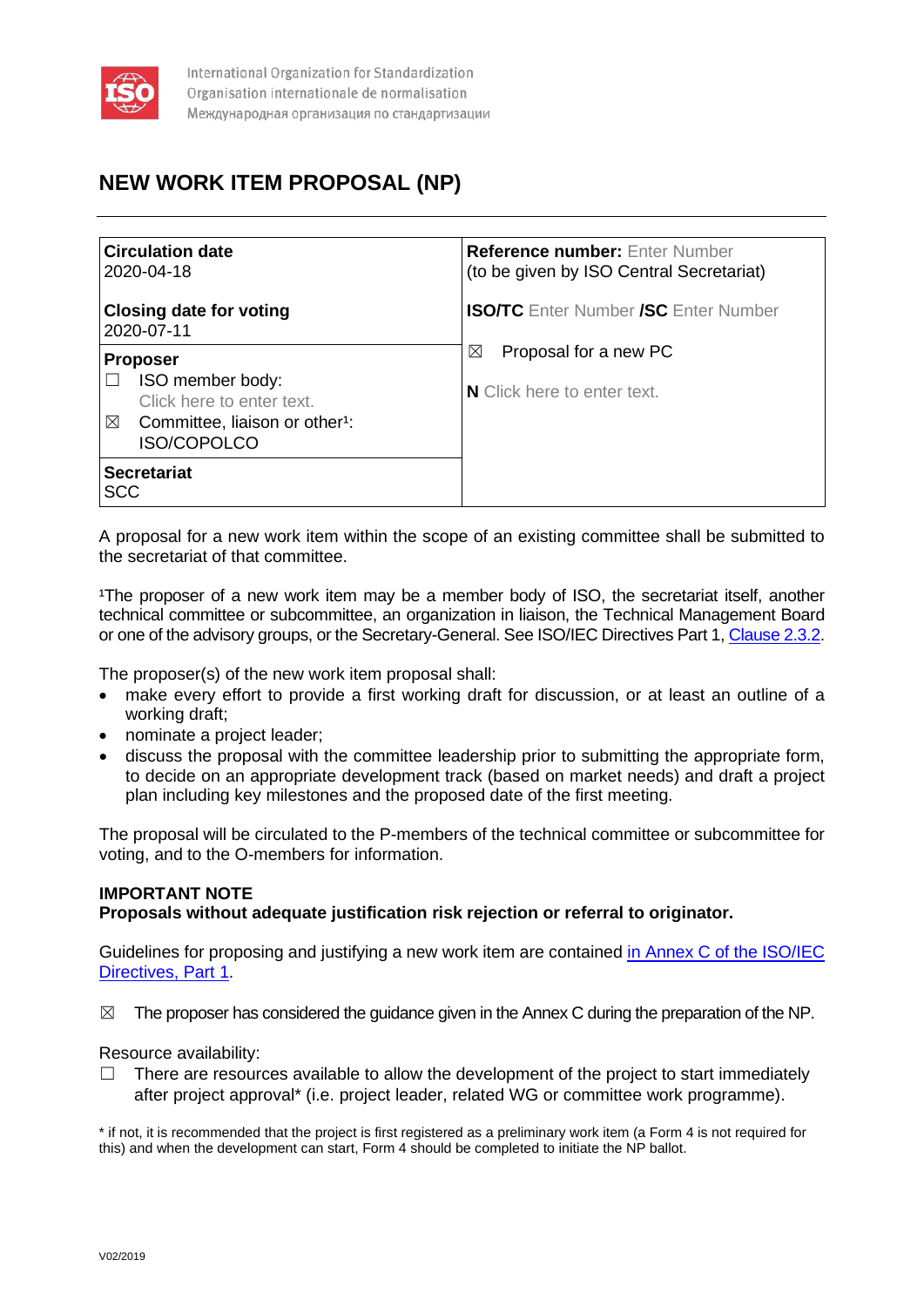**Proposal** (to be completed by the proposer, following discussion with the committee leadership)

### **Title of the proposed deliverable:**

**English title Managing Risk for Youth and School Trips**

**French title (if available) Maîtriser les risques pour les voyages scolaires et des jeunes**

*(In the case of an amendment, revision or a new part of an existing document, include the reference number and current title)*

### **Scope of the proposed deliverable**

We envision a new ISO standard which will provide guidance for managing risk for youth (in particular. minors due to their particular vulnerabilities) and school trips for both domestic and international travel. The standard will gather best practices to address typical risks for this sector such as behavioural breaches and carelessness of students, weather-related problems, requirements for those with special needs (such as travellers with disabilities), technical elements such as mechanical failures of equipment, etc. The standard will benefit both the travellers themselves and the organizations that serve them by covering:

- Safety and security of groups of young people travelling (specifically but not limited to school groups);
- Risk management for organizations such as school boards, tourist attractions, tour operators, service providers, and recreational activities, etc.

For more details, see Appendix A of the outline. This proposed standard will not include how to organize such trips and it will not be limited to adventure travel.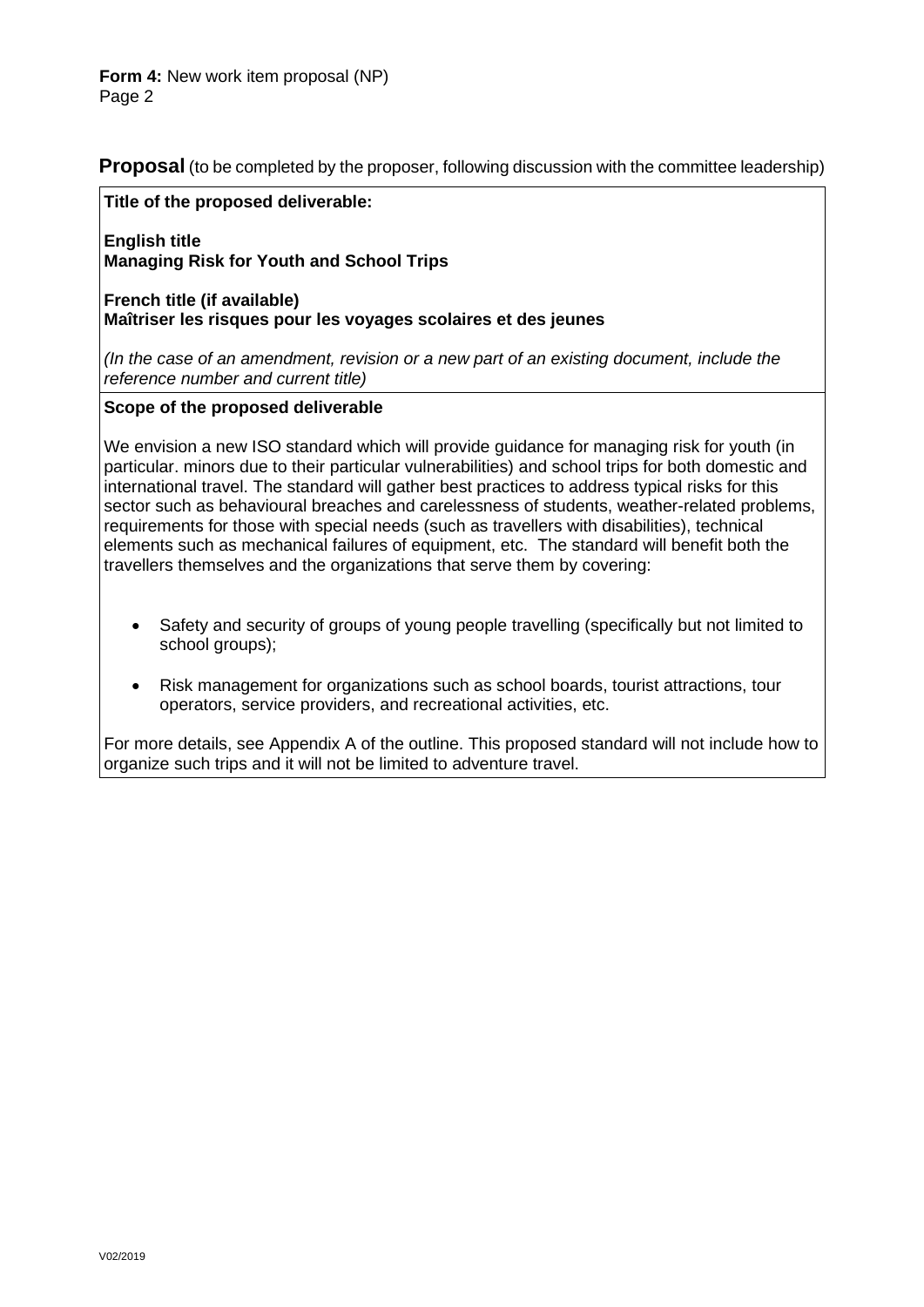### **Purpose and justification of the proposal**

Each year millions of young people around the world take part in school trips (day trips or excursions that see the group staying one or more nights), for educational field research, sports events, church activities, training, and so forth - domestically and increasingly travelling internationally with their classes, teams or other special interest groups.

As the volume and complexity of organizational needs required constantly increases, both for the groups planning and travelling and for the tourism organizations hosting these groups, so too do the potential risks and hazards associated with these trips. While it is true that risks like vehicular accidents or natural disasters are hard to predict, many risks are avoidable if appropriate checks are carried out. Many injuries and even fatalities are a result of lack of knowledge or carelessness which could and should have been mitigated with more careful planning.

Our recent empirical research indicates that many travelling school children do sustain injuries, harm and even fatalities during their trips. For example, in Canada we have identified several media stories and other resources: in 2008, 13 students were killed in Bathurst, NB in a collision:<http://bit.ly/2f1wATb> ; and in 2017, a school trip to Algonquin Provincial Park in Ontario resulted in the drowning death of a high school student:<http://bit.ly/2urdSrk> (in 2018, the supervising teacher was charged with criminal negligence and the case is pending : <http://tinyurl.com/y6n57lqp> ; as well, the government of Ontario had a third-party review of its school boards' outdoor education policies by Deloitte, and one recommendation was to create a centralized policy support centre<http://tinyurl.com/y4qvuflz> ; the complete report can be found here:<https://tinyurl.com/yy962qdo> ). Public authorities have begun to improve their policies in light of past incidents – Calgary-area schools and Parks Canada have made changes since the 2003 deaths of seven students in an avalanche during a ski trip: [http://bit.ly/2tRQHpy.](http://bit.ly/2tRQHpy) We intend to conduct some research with Parks Canada for schoolorganized field trips to see some of their incident data that we can collect to support this view. Very recently (as of this writing), two 18-year-old university students on a field trip on Vancouver Island were killed (and seventeen others injured) when their bus rolled over on a remote road: <https://tinyurl.com/y4ohbf9l>

As well, a survey of tools currently available to and used by school boards across the country shows a wide range of differences in detail and scope. This suggests that the health and wellbeing of students is being addressed with differing levels of diligence and confidence across the country. Some examples include: the guidelines for school trips from the Strait Regional School Board in Nova Scotia:<http://bit.ly/2tWB9VE> ; procedure on risk management on school trips from the Conference of Independent Schools in Ontario:<http://bit.ly/2vfT7ll> ; the guidelines for the East Central Alberta Catholic Separate Schools:<http://tinyurl.com/y2massmy> ; and the politique sur les sorties et les voyage en milieu scolaire from the Commision Scolaire-Rene Levesque in Quebec: <http://bit.ly/2uR0pK2> . As will be seen, these documents range in length from five pages to 54, with a widely varying level of complexity and thoroughness. One risk manager from St. Michaels University School, a private school in British Columbia, shared with us having considered using BS 8848, but ultimately decided to continue with the school's own internal policy. The Canada Safety Council has a single page on its site regarding field trips:<http://bit.ly/2upDODx>

In the UK, 2018 saw the death of a 16-year-old Scout in Conwy, North Wales when the scouting troupe split up and it was unclear where the Scout was and thus he was left without supervision [\(https://tinyurl.com/u2ywptn\)](https://tinyurl.com/u2ywptn). In news from Japan, 2016 saw three deaths of students in separate incidents on school trips: in February, a 12-year-old girl was struck by a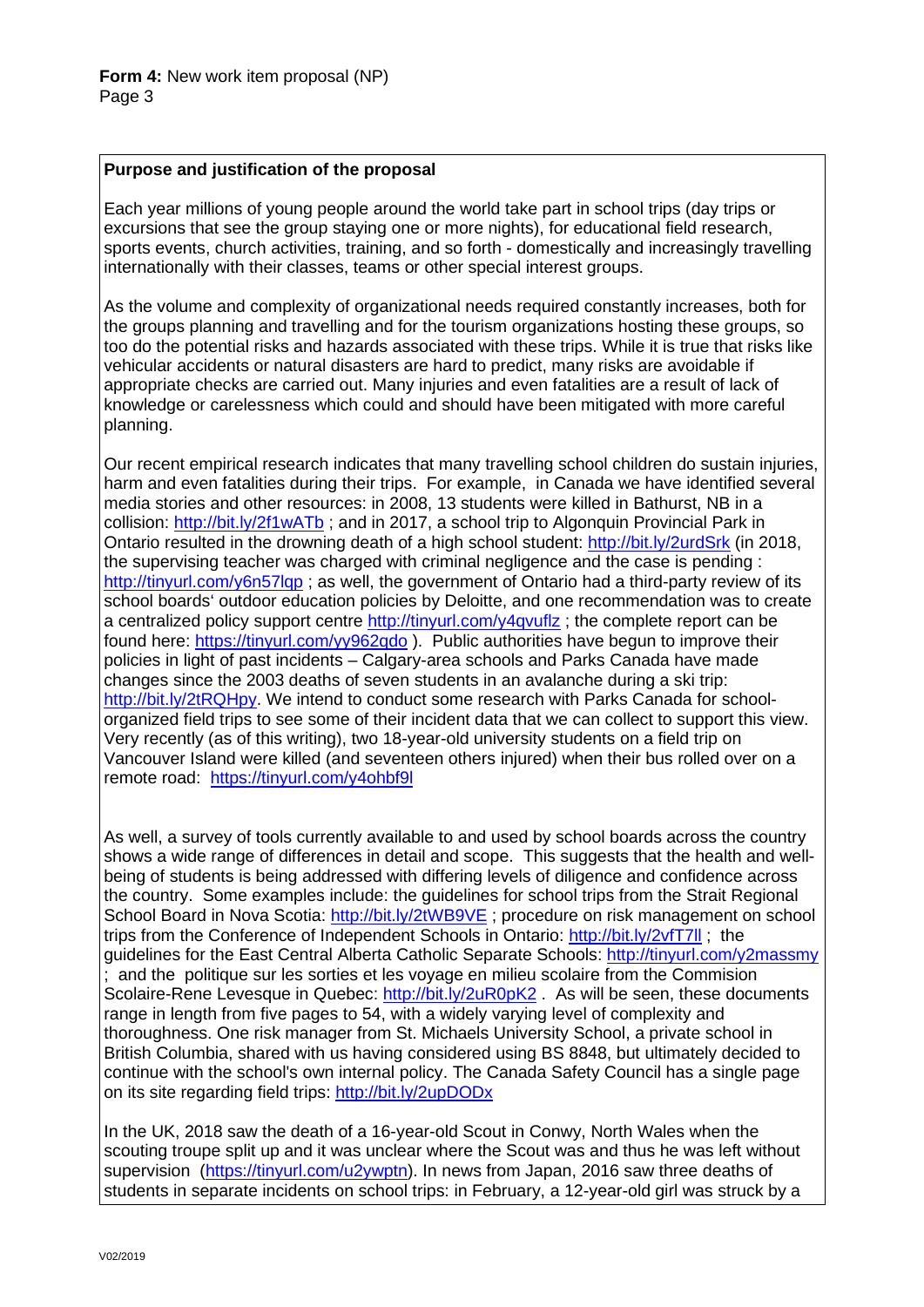snowboarder and killed: [https://tinyurl.com/y4kjtueh.](https://tinyurl.com/y4kjtueh) Later in 2016, at least two more deaths on school trips were

recorded: in September, a female sixth grader in elementary school died by drowning in a bathtub in the hotel room in which her school group was staying, while in November that year, a male third grader in junior high school died after falling off a cliff while hiking during his school trip to the USA. Furthermore, in December 2018, a 16-year-old Japanese high school student on a school trip to Australia drowned while snorkelling (https://tinyurl.com/y5qkjhh7).

In Germany, the youth hostel association in Bavaria (Deutsches Jugendherbergswerk Landesverband Bayern e.V.) organizes an annual training camp for five days for approximately 1000 teachers in how to organize safe school trips. This initiative illustrates interest in guidance for best practices from the field. The Deutsche Gesetzliche Unfallversicherung <https://www.dguv.de/en/index.jsp> (German Statutory Accident Insurance Association) has produced a 40-page guideline document for teacher organizing safe school trips and excursions in Germany. Link in German here: <https://tinyurl.com/yyz7huuu>

We have identified an Indian document on safety of school children, an elaborate document on how school trips in India are being planned.

In France, the government has developed several safety-based regulations on how to handle youth groups and school trips but they do not have any specific national standards on the matter. See here for more information (text in French):<https://tinyurl.com/y3rp7mc5>

Examples in other countries include: a recent annual report by the Ministry of Education of Israel reported six deaths of students on school trips in a single year (2013). Furthermore, any swimming activities in nature were banned in Israel as a result of several drowning cases, as some major safety rules were totally ignored. There has also been a growing outcry of parents that they are being ignored by school managements or provided very little detail as to arrangements made by contractors hired to safeguard their kids while on school travel - this is an intolerable situation in today's reality where parents expect to be as updated as frequently as possible as regards their children's welfare. Additional reviews of media stories around the world indicate that casualties and incidents are frequent for groups of young travellers in the framework of their annual trips - where issues of liability, insurance and school reputation as a whole could play a significant part. In other countries (Zimbabwe, for example) we see such incidents as the 2013 death of a 16-year-old -- <http://tinyurl.com/y2nq8u9f> -- (the third student to die on a school outing that year), as well as a 1991 crash that killed 87 passengers on a school bus [\(http://tinyurl.com/yxf8f7v5](http://tinyurl.com/yxf8f7v5)).

Of course, the potential for accidents exists everywhere, on trips across the city or across an ocean, in school settings or youth groups. It will vary greatly depending on local conditions, but no one is immune to tragedy. By gathering best practices from as many sources as possible, we can make the proposed standard one which will reduce incidents and, we hope, save lives. We must be careful to make our standard as widely applicable as can be.

# *Consider the following:*

*Is there a verified market need for the proposal? What problem does this document solve? What value will the document bring to end-users?*

*See [Annex C](https://www.iso.org/sites/directives/current/part1/index.xhtml#_idTextAnchor310) of the ISO/IEC Directives part 1 for more information.*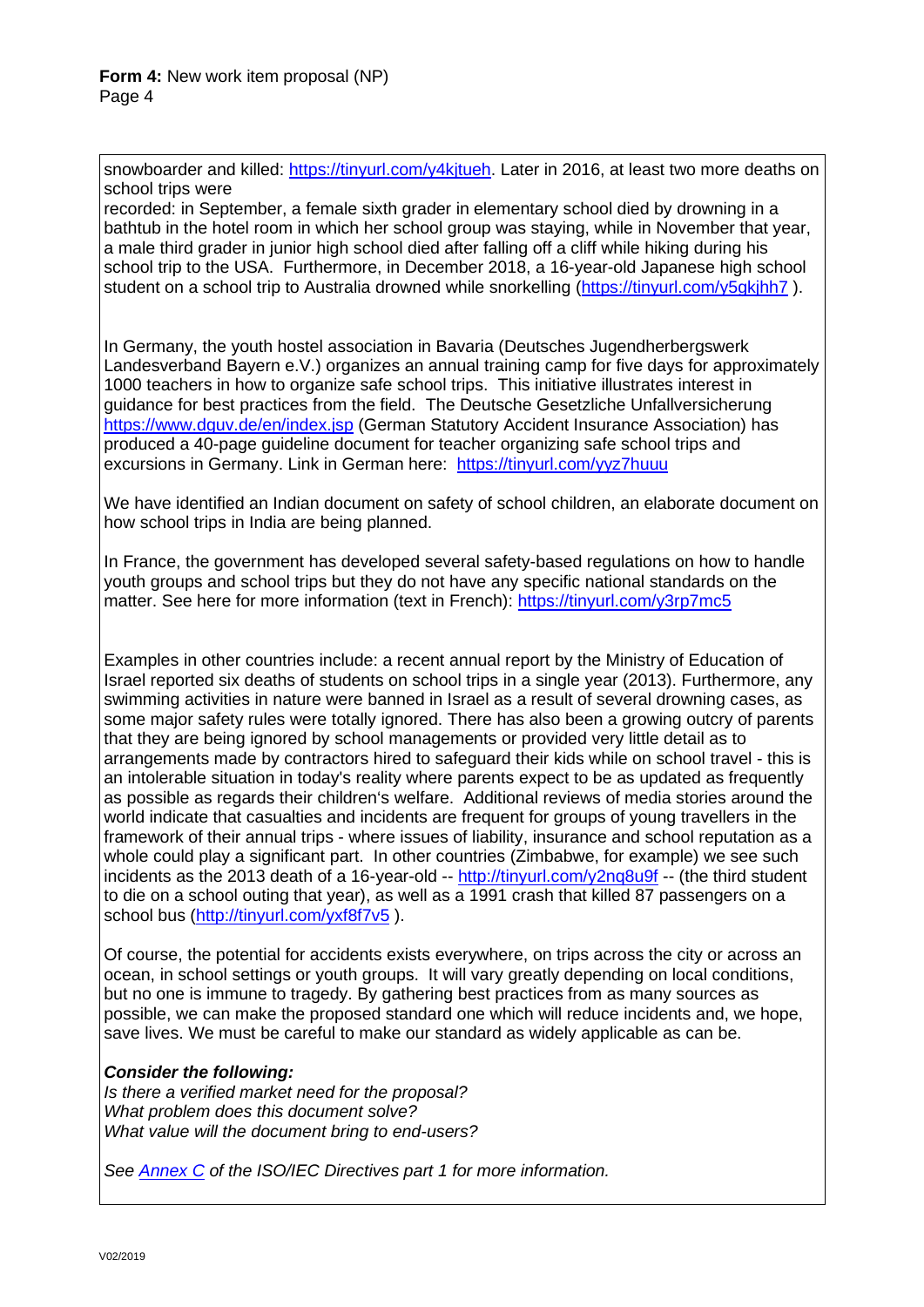| See the following guidance on justification statements in the brochure 'Guidance on New<br>work': https://www.iso.org/publication/PUB100438.html                                                                                                                                                                                                                                                                                                                                                                                                                                                                                                                                                                                                                                                                                                                                                                                         |  |  |  |  |
|------------------------------------------------------------------------------------------------------------------------------------------------------------------------------------------------------------------------------------------------------------------------------------------------------------------------------------------------------------------------------------------------------------------------------------------------------------------------------------------------------------------------------------------------------------------------------------------------------------------------------------------------------------------------------------------------------------------------------------------------------------------------------------------------------------------------------------------------------------------------------------------------------------------------------------------|--|--|--|--|
| Please select any UN Sustainable Development Goals (SDGs) that this document will<br>support. For more information on SDGs, please visit our website at www.iso.org/SDGs."                                                                                                                                                                                                                                                                                                                                                                                                                                                                                                                                                                                                                                                                                                                                                               |  |  |  |  |
| <b>GOAL 1: No Poverty</b><br>$\sqcup$<br><b>GOAL 2: Zero Hunger</b><br>$\Box$<br><b>GOAL 3: Good Health and Well-being</b><br>$\boxtimes$<br><b>GOAL 4: Quality Education</b><br>$\Box$<br><b>GOAL 5: Gender Equality</b><br>$\Box$<br><b>GOAL 6: Clean Water and Sanitation</b><br>$\Box$<br>$\Box$<br><b>GOAL 7: Affordable and Clean Energy</b><br><b>GOAL 8: Decent Work and Economic Growth</b><br>$\Box$<br>$\boxtimes$<br><b>GOAL 9: Industry, Innovation and Infrastructure</b><br>$\boxtimes$<br><b>GOAL 10: Reduced Inequality</b><br><b>GOAL 11: Sustainable Cities and Communities</b><br>$\Box$<br>$\Box$<br><b>GOAL 12: Responsible Consumption and Production</b><br><b>GOAL 13: Climate Action</b><br>$\Box$<br><b>GOAL 14: Life Below Water</b><br>$\Box$<br><b>GOAL 15: Life on Land</b><br>$\Box$<br><b>GOAL 16: Peace and Justice Strong Institutions</b><br>$\Box$<br>N/A GOAL 17: Partnerships to achieve the Goal |  |  |  |  |
| <b>Preparatory work</b><br>(An outline should be included with the proposal)                                                                                                                                                                                                                                                                                                                                                                                                                                                                                                                                                                                                                                                                                                                                                                                                                                                             |  |  |  |  |
| A draft is attached<br>⊔<br>An outline is attached<br>$\boxtimes$<br>An existing document will serve as the initial basis<br>$\Box$<br>The proposer or the proposer's organization is prepared to undertake the preparatory<br>work required:<br>$\boxtimes$ Yes<br>No<br>$\vert \ \ \vert$                                                                                                                                                                                                                                                                                                                                                                                                                                                                                                                                                                                                                                              |  |  |  |  |
| If a draft is attached to this proposal                                                                                                                                                                                                                                                                                                                                                                                                                                                                                                                                                                                                                                                                                                                                                                                                                                                                                                  |  |  |  |  |
| Please select from one of the following options (note that if no option is selected, the default<br>will be the first option):<br>Draft document can be registered at Working Draft stage (WD - stage 20.00)<br>$\Box$<br>Draft document can be registered at Committee Draft stage (CD - stage 30.00)<br>$\Box$<br>Draft document can be registered at Draft International Standard stage (DIS - stage 40.00)<br>$\Box$                                                                                                                                                                                                                                                                                                                                                                                                                                                                                                                 |  |  |  |  |
| If the attached document is copyrighted or includes copyrighted content, the proposer<br>$\Box$<br>confirms that copyright permission has been granted for ISO to use this content in<br>compliance with clause 2.13 of the ISO/IEC Directives, Part 1 (see also the Declaration on<br>copyright).                                                                                                                                                                                                                                                                                                                                                                                                                                                                                                                                                                                                                                       |  |  |  |  |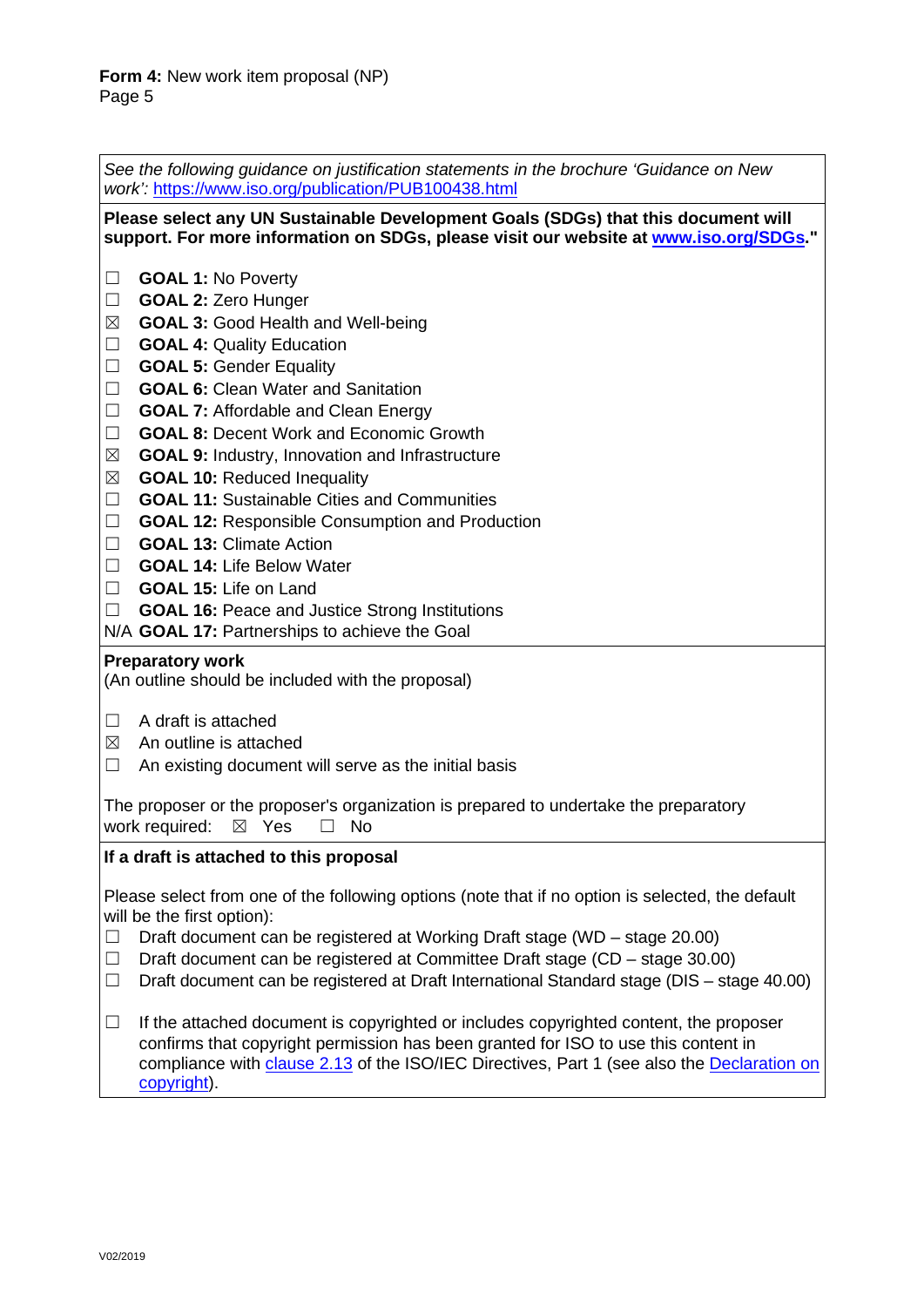| Is this a Management Systems Standard (MSS)?                                                                                                                                                                                           |  |  |  |
|----------------------------------------------------------------------------------------------------------------------------------------------------------------------------------------------------------------------------------------|--|--|--|
| $\Box$ Yes<br>$\boxtimes$ No                                                                                                                                                                                                           |  |  |  |
| <b>NOTE:</b> if Yes, the NP along with the Justification study (see Annex SL of the Consolidated ISO<br>Supplement) must be sent to the MSS Task Force secretariat (tmb@iso.org) for approval<br>before the NP ballot can be launched. |  |  |  |
| Indication of the preferred type or types of deliverable to be developed                                                                                                                                                               |  |  |  |
| <b>International Standard</b><br>$\boxtimes$<br><b>Technical Specification</b><br>$\Box$<br><b>Publicly Available Specification</b><br>$\Box$                                                                                          |  |  |  |
| <b>Proposed Standard Development Track (SDT)</b>                                                                                                                                                                                       |  |  |  |
| To be discussed between proposer and Secretary considering, for example, when does the<br>market (the users) need the document to be available, the maturity of the subject etc.                                                       |  |  |  |
| 18 months*<br>$\Box$ 24 months<br>$\boxtimes$ 36 months<br>$\Box$ 48 months<br>$\Box$                                                                                                                                                  |  |  |  |
| * Projects using SDT 18 are eligible for the 'Direct publication process' offered by ISO /CS which reduces<br>publication processing time by approximately 1 month.                                                                    |  |  |  |
| Draft project plan (as discussed with committee leadership)                                                                                                                                                                            |  |  |  |
| Proposed date for first meeting: 2020-09-05                                                                                                                                                                                            |  |  |  |
| Proposed dates for key milestones:<br>1st Working Draft (if any) circulated to experts: 2021-01-15<br>Committee Draft ballot (if any): 2021-06-15<br>DIS submission*: 2022-06-30<br>Publication*: 2023-05-15                           |  |  |  |
| * Target Dates on DIS submission and Publication should preferably be set a few weeks ahead of the limit dates<br>(automatically given by the selected SDT).                                                                           |  |  |  |
| For guidance and support on project management; descriptions of the key milestones; and to<br>help you define your project plan and select the appropriate development track, see:<br>go.iso.org/projectmanagement                     |  |  |  |
| <b>NOTE:</b> The draft project plan is later used to create a detailed project plan, when the project is<br>approved.                                                                                                                  |  |  |  |
| Known patented items (see ISO/IEC Directives, Part 1, clause 2.14 for important<br>guidance)                                                                                                                                           |  |  |  |
| Yes<br>$\boxtimes$ No                                                                                                                                                                                                                  |  |  |  |
| If "Yes", provide full information as annex                                                                                                                                                                                            |  |  |  |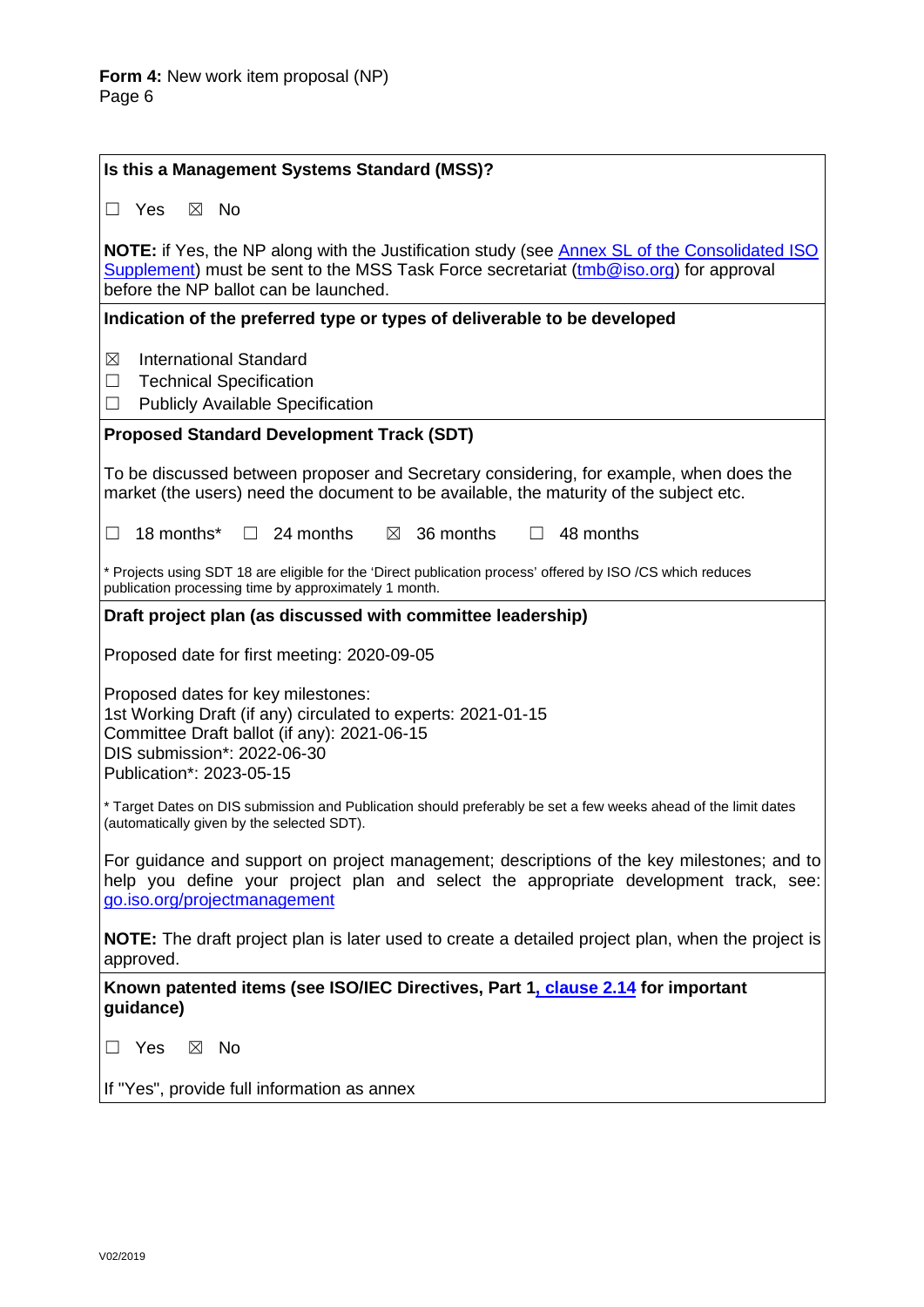### **Co-ordination of work**

To the best of your knowledge, has this or a similar proposal been submitted to another standards development organization?

☐ Yes ☒ No

If "Yes", please specify which one(s):

Click here to enter text.

**A statement from the proposer as to how the proposed work may relate to or impact on existing work, especially existing ISO and IEC deliverables. The proposer should explain how the work differs from apparently similar work, or explain how duplication and conflict will be minimized**

This standard would utilize the terms, principles, process and framework set out in ISO 31000 – Risk management. In addition, every effort would be made to ensure that the new work is complementary and not in conflict or competing with established ISO committees and their work portfolios. To do this, the proposed Working Group would undertake a review of relevant documents and establish appropriate liaisons to consider relevant standards (see list of relevant existing documents).

In particular, the upcoming ISO 31030 on Risk Management -- Managing Travel Risks -- Guidance for organizations scheduled to be published in July 2020, with the recognition that we need to have more detailed information on youth and school trips as well as handling minors' specific legal requirements. This would be facilitated by having the new PC committee liaise with TC 262 on risk management and more specifically its WG 7 on travel risk management.

The new project committee would also need to consider tourism standard elements (ISO 21101 and BS 8848) and would therefore benefit from liaising with TC 228 on tourism and related services. Finally, as the scope of the proposed standard will focus on youth and school trips, we should also liaise with TC 232 - Education and learning services.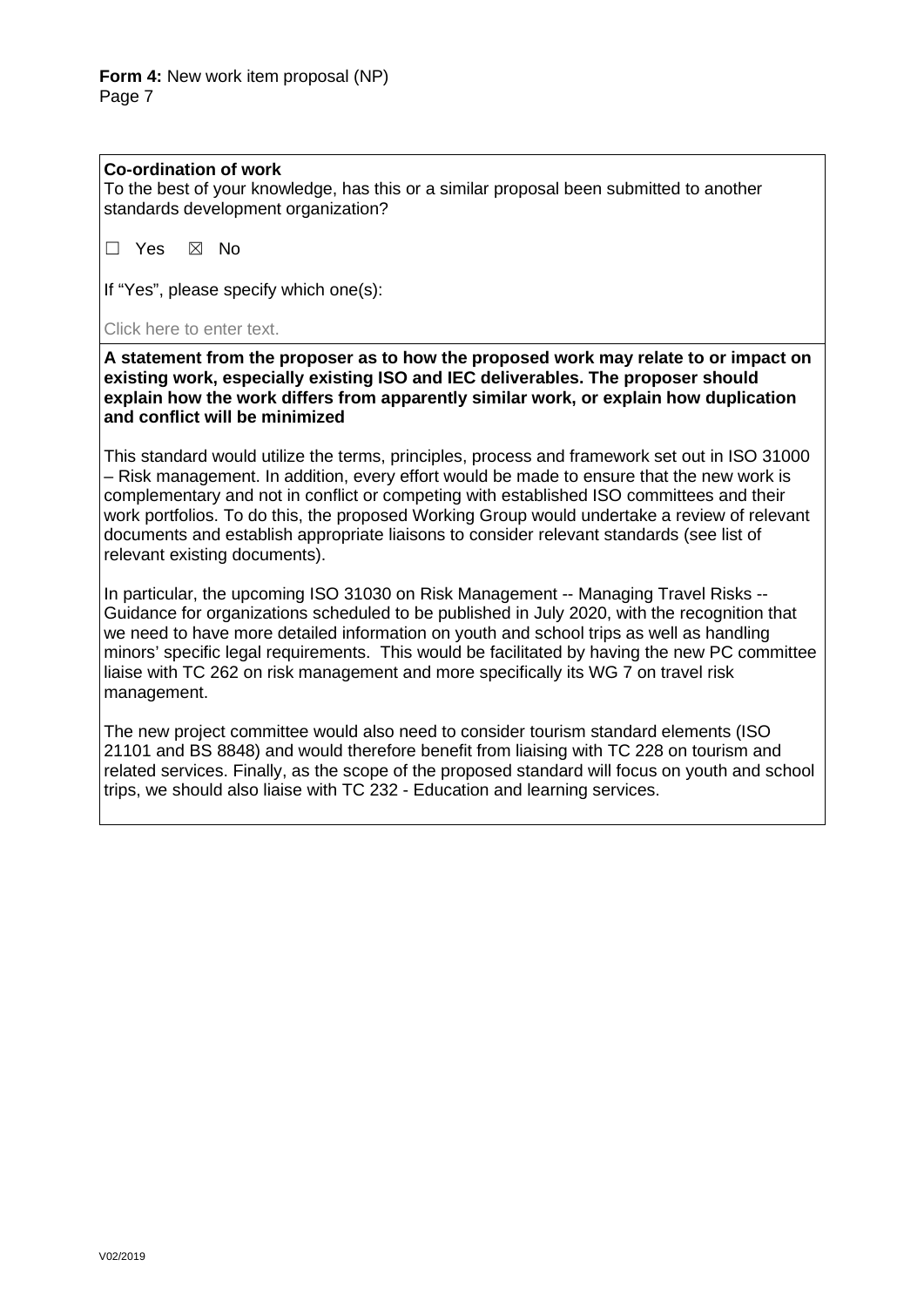# **A listing of relevant existing documents at the international, regional and national levels**

The following list is not exhaustive as there are many international, regional and national documents that may be considered. These include:

ISO 31030 Travel Risk Management – Guidance for Organisations – this document would be a good base for the proposed document including the annex C on handling unaccompanied minors, which is a two-page document that could serve as the start of a much more detailed section in the new standard. This standard and other relevant existing national standards do not emphasise the additional safety requirements that should be in place for children.

ISO 21101 Adventure tourism — Safety management systems —Requirements – although adventure activities is only one aspect of youth and school trips, the document would provide some information for the proposed standard. As well ISO/DIS 21102 - Adventure — Leaders — Personnel competence (revising ISO/TR 21102:2013 - Adventure tourism — Leaders — Personnel competence) and ISO 21103:2014 - Adventure tourism — Information for participants may be useful in gathering best practise for the proposed standard. Another meaningful ISO standard would be ISO 45001, which covers the prevention of accidents for people employed or working for or on behalf of an organization. In that sense school staff and students are covered by those requirements and guidelines.

BS 8848 Specification for the provision of visits, fieldwork, expeditions and adventurous activities outside the United Kingdom – while the focus is on overseas trips, some of the best practices identified here could be useful for the proposed standard on youth and school trips.

[The Deutsche Gesetzliche Unfallversicherung <https://www.dguv.de/en/index.jsp> (German Statutory Accident Insurance association) has produced a 40-page guideline document for teachers organizing school trips and excursions in Germany. Link in German here: [https://tinyurl.com/yyz7huuu.](https://tinyurl.com/yyz7huuu)

In France, the government has developed several regulations on how to handle youth groups and school trips: <https://www.jesuisanimateur.fr/metier/category/list/reglementation/>

In addition to the countries above, during the consultation with ISO/COPOLCO members in December 2019 and January 2020, the following countries have agreed to share industry best practices, governmental regulations, etc: Jamaica, Japan, Malawi, Malaysia, Namibia, Singapore, Slovenia, Sri Lanka, and the US.

**Please fill out the relevant parts of the table below to identify relevant affected stakeholder categories and how they will each benefit from or be impacted by the proposed deliverable(s)**

|                                           | <b>Benefits/impacts</b>                           | <b>Examples of</b><br>organizations/companies<br>to be contacted            |
|-------------------------------------------|---------------------------------------------------|-----------------------------------------------------------------------------|
| Industry and commerce -<br>large industry | Click here to enter text.                         | Click here to enter text.                                                   |
| Industry and commerce -<br><b>SMEs</b>    | Improved risk management<br>processes and systems | Tour operators, travel<br>agencies, tourism attractions,<br>private schools |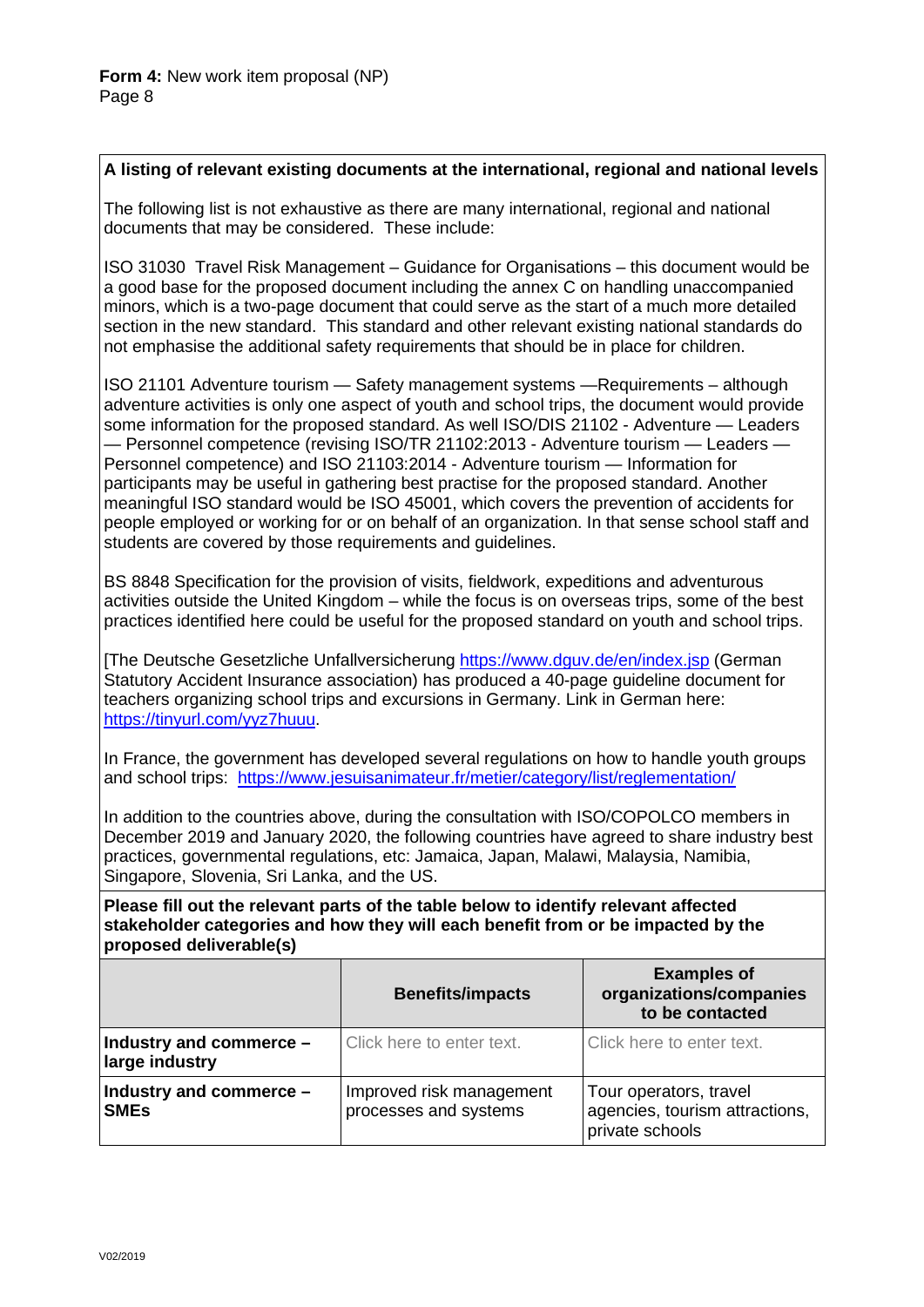| <b>Government</b>                                                                                                                                                                                         | Improve travel safety and<br>security for students; clearer<br>guidelines for teachers and<br>chaperones                                                                          |                                                                                                                                                                              | Schools, school boards, and<br>ministries of education                                                    |  |
|-----------------------------------------------------------------------------------------------------------------------------------------------------------------------------------------------------------|-----------------------------------------------------------------------------------------------------------------------------------------------------------------------------------|------------------------------------------------------------------------------------------------------------------------------------------------------------------------------|-----------------------------------------------------------------------------------------------------------|--|
| <b>Consumers</b>                                                                                                                                                                                          | Better assurance for parents<br>of the safety of their children<br>while travelling; youth groups<br>sharing best practices                                                       |                                                                                                                                                                              | Consumer associations;<br>parents' associations; youth<br>groups - scouts, sports and<br>cultural groups, |  |
| Labour                                                                                                                                                                                                    | Clearer guidelines for teachers<br>and chaperones                                                                                                                                 |                                                                                                                                                                              | <b>Teachers unions</b>                                                                                    |  |
| <b>Academic and research</b><br>bodies                                                                                                                                                                    | A clear method to assess<br>travel risks using a best<br>practice approach; improved<br>methods for collecting<br>international statistics on<br>youth/school trips travel safety |                                                                                                                                                                              | Universities for teachers'<br>training, universities for<br>tourism management                            |  |
| <b>Standards application</b><br>businesses                                                                                                                                                                | Methods for evaluating travel<br>risk.                                                                                                                                            |                                                                                                                                                                              | Click here to enter text.                                                                                 |  |
| Non-governmental<br>organizations                                                                                                                                                                         | How to better serve their<br>constituents NGOs, INGOs.<br>through improved travel risk<br>management by implementing<br>a travel risk programme.                                  |                                                                                                                                                                              | Council of International<br>Schools, World Youth Student<br><b>Tourism Travel Confederation</b>           |  |
| Other (please specify)                                                                                                                                                                                    | Click here to enter text.                                                                                                                                                         |                                                                                                                                                                              | Click here to enter text.                                                                                 |  |
| <b>Liaisons</b>                                                                                                                                                                                           |                                                                                                                                                                                   | Joint/parallel work                                                                                                                                                          |                                                                                                           |  |
| A listing of relevant external international<br>organizations or internal parties (other ISO<br>and/or IEC committees) to be engaged as<br>liaisons in the development of the<br>deliverable(s).          |                                                                                                                                                                                   | Possible joint/parallel work with<br>IEC (please specify committee ID)<br>Click here to enter text.<br>$\Box$ CEN (please specify committee ID)<br>Click here to enter text. |                                                                                                           |  |
| TC 228 Tourism and Related Services; TC<br>262-WG7 Travel Risk Management; World<br><b>Youth Student Educational Travel</b><br>Confederation and in particular its Travel<br><b>Safety Industry Panel</b> |                                                                                                                                                                                   | Other (please specify)<br>ш<br>Click here to enter text.                                                                                                                     |                                                                                                           |  |
| A listing of relevant countries which are not already P-members of the committee                                                                                                                          |                                                                                                                                                                                   |                                                                                                                                                                              |                                                                                                           |  |
| Click here to enter text.                                                                                                                                                                                 |                                                                                                                                                                                   |                                                                                                                                                                              |                                                                                                           |  |
| <b>NOTE:</b> The committee manager shall distribute this NP to the ISO members of the countries<br>listed above to ask if they wish to participate in this work                                           |                                                                                                                                                                                   |                                                                                                                                                                              |                                                                                                           |  |
| <b>Proposed Project Leader</b><br>(name and e-mail address)                                                                                                                                               |                                                                                                                                                                                   | <b>Name of the Proposer</b><br>(include contact information)                                                                                                                 |                                                                                                           |  |
| Joël Marier joel.marier@ebiconsulting.ca                                                                                                                                                                  |                                                                                                                                                                                   |                                                                                                                                                                              | Joël Marier joel.marier@ebiconsulting.ca                                                                  |  |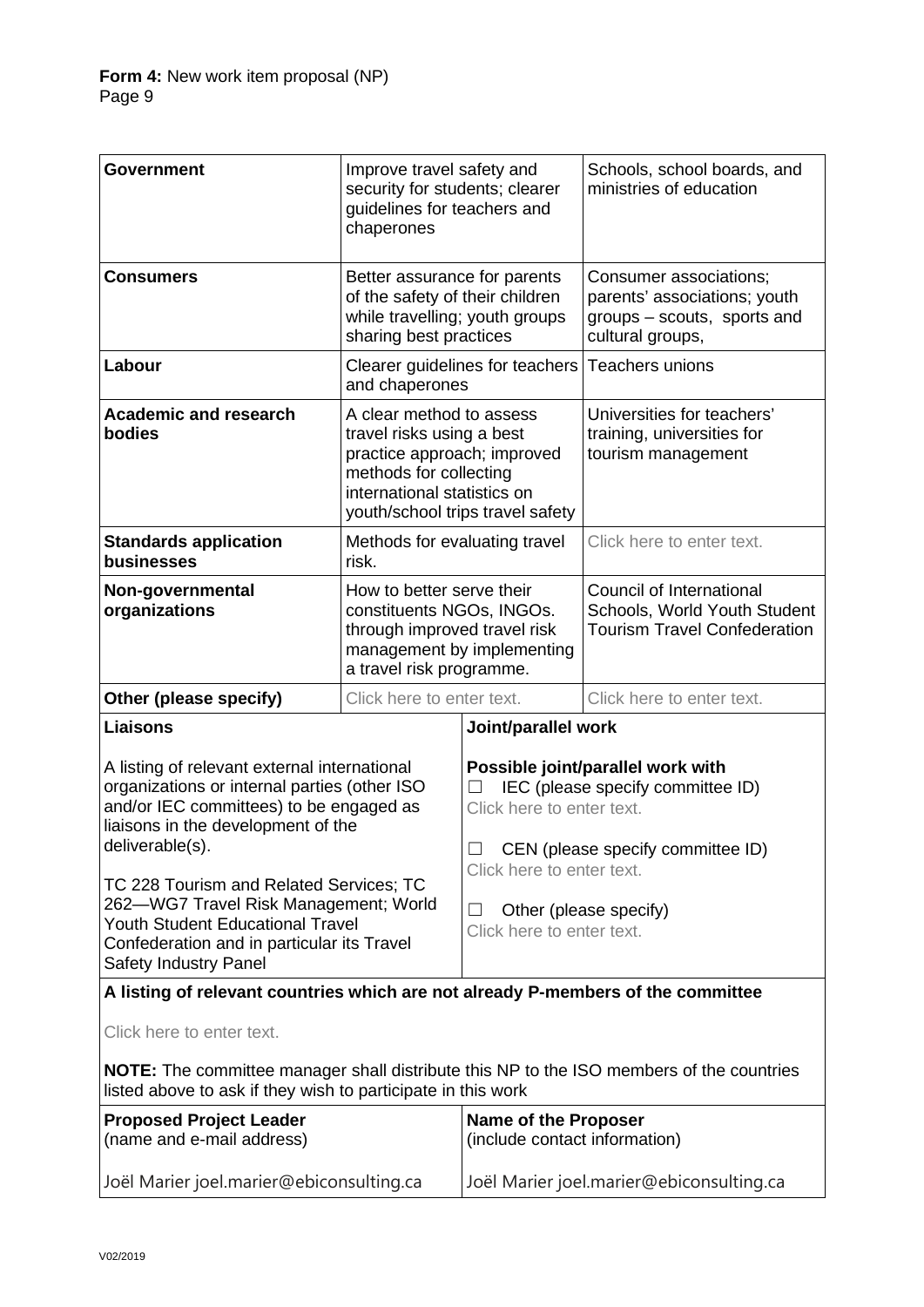|                                                                                                                                                                                                             | This proposal will be developed by                                                                                                                                                                                                                                      |  |  |  |
|-------------------------------------------------------------------------------------------------------------------------------------------------------------------------------------------------------------|-------------------------------------------------------------------------------------------------------------------------------------------------------------------------------------------------------------------------------------------------------------------------|--|--|--|
| ш<br>$\Box$<br>ш<br>$\Box$                                                                                                                                                                                  | An existing Working Group (please specify which one: Click here to enter text.)<br>A new Working Group (title: Click here to enter text.)<br>(Note: establishment of a new WG must be approved by committee resolution)<br>The TC/SC directly<br>To be determined       |  |  |  |
| Supplementary information relating to the proposal                                                                                                                                                          |                                                                                                                                                                                                                                                                         |  |  |  |
| $\boxtimes$<br>$\Box$<br>$\Box$                                                                                                                                                                             | This proposal relates to a new ISO document;<br>This proposal relates to the adoption as an active project of an item currently registered as<br>a Preliminary Work Item;<br>This proposal relates to the re-establishment of a cancelled project as an active project. |  |  |  |
| $\Box$                                                                                                                                                                                                      | Other:<br>Click here to enter text.                                                                                                                                                                                                                                     |  |  |  |
|                                                                                                                                                                                                             | Maintenance agencies (MA) and registration authorities (RA)                                                                                                                                                                                                             |  |  |  |
| $\Box$                                                                                                                                                                                                      | This proposal requires the service of a maintenance agency.<br>If yes, please identify the potential candidate:<br>Click here to enter text.                                                                                                                            |  |  |  |
| $\Box$                                                                                                                                                                                                      | This proposal requires the service of a registration authority.<br>If yes, please identify the potential candidate:<br>Click here to enter text.                                                                                                                        |  |  |  |
| <b>NOTE:</b> Selection and appointment of the MA or RA is subject to the procedure outlined in the<br><b>ISO/IEC Directives, Annex G and Annex H, and the RA policy in the ISO Supplement,</b><br>Annex SN. |                                                                                                                                                                                                                                                                         |  |  |  |
| ⊠                                                                                                                                                                                                           | Annex(es) are included with this proposal (give details)                                                                                                                                                                                                                |  |  |  |
| Annex A -- outline                                                                                                                                                                                          |                                                                                                                                                                                                                                                                         |  |  |  |
| <b>Additional information/questions</b>                                                                                                                                                                     |                                                                                                                                                                                                                                                                         |  |  |  |
|                                                                                                                                                                                                             | Click here to enter text.                                                                                                                                                                                                                                               |  |  |  |

# Annex A: Outline of the proposed standard

- 1 Scope
- 2 Normative references
- 3 Terms and definitions
- 4 Context of Youth and Educational Organizations
- 4.1 Particular needs of Youth Groups
- 4.2 Roles and Responsibilities in the school system
- 4.3 Supervision Requirements